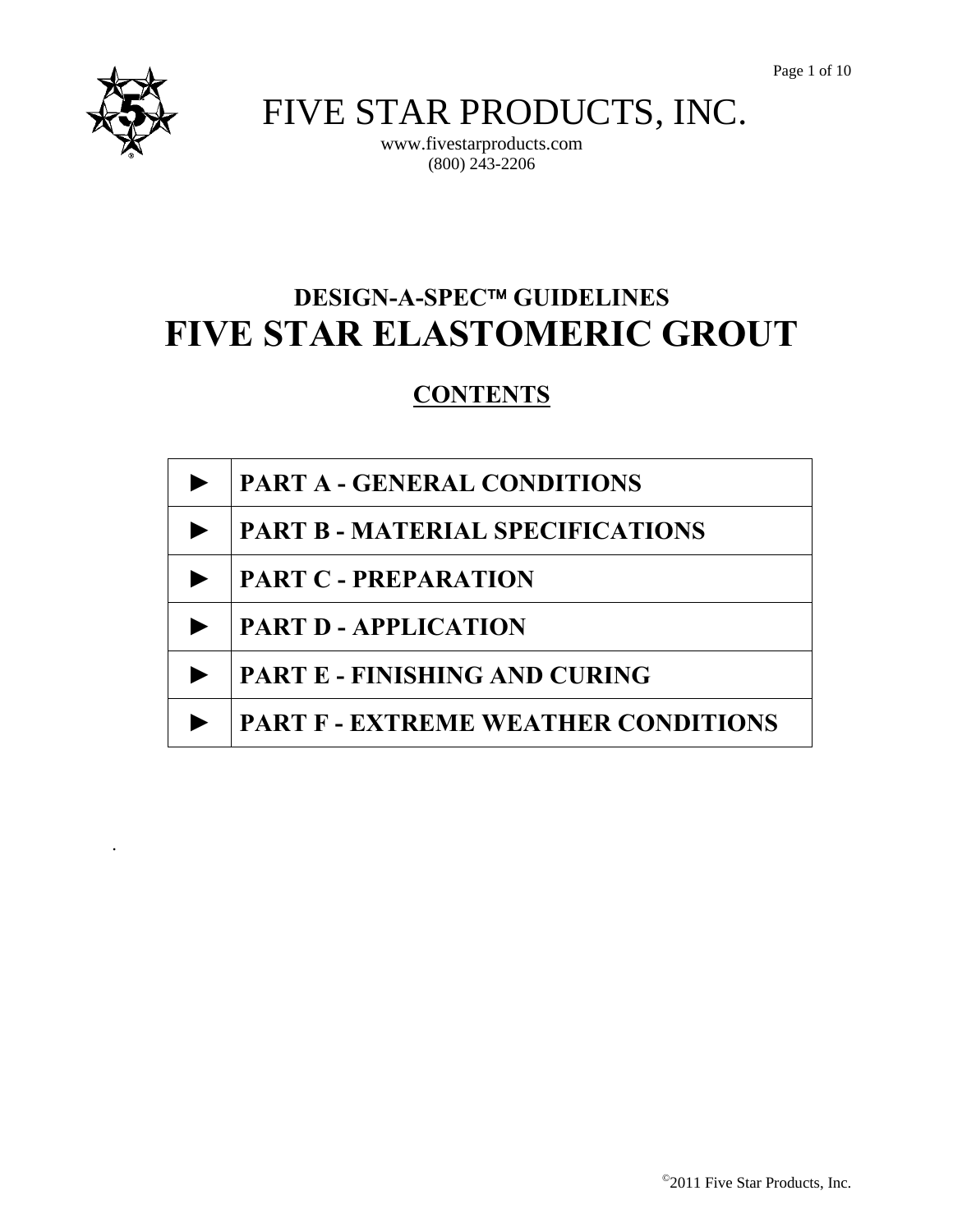#### **PART A - GENERAL CONDITIONS - ELASTOMERIC GROUTING**

#### 1.01 SCOPE

This document will address all necessary requirements for the proper storage, handling, mixing and installation of Five Star Elastomeric Grout.

#### 1.02 QUALITY ASSURANCE

A. Five Star Products is an ISO 9001 certified manufacturer and maintains a strict quality control program. Five Star Elastomeric Grout is quality control tested on a batch by batch basis. Five Star Products may provide a Technical Representative at the job site when required, upon suitable advance notice, for pre-job instruction on product handling and use and/or during actual product installation.

#### 1.03 DELIVERY, STORAGE AND HANDLING

- A. For optimum performance and ease of placement, all components should be store and conditioned between 70ºF and 80ºF (21°C and 27°C) for 24 hours prior to use. While Five Star Elastomeric Grout may be placed when **material** temperatures are in excess of  $80^{\circ}F(27^{\circ}C)$ , this recommended storage temperature range will provide the best performance in terms of product flow and working time, particularly when average daytime placement temperatures exceed 90°F (32°C). When stored at temperatures outside this range it is important to recognize this will impact product flow or working time. Grout components MUST be stored in a dry, weather proof area.
- B. Where accidental spillage of grout component liquids occurs, use a suitable absorbent material to soak up liquids and place absorbed material into closed container. Wear gloves and protective eyewear when handling product at all times. Refer to Material Safety Data Sheet prior to use.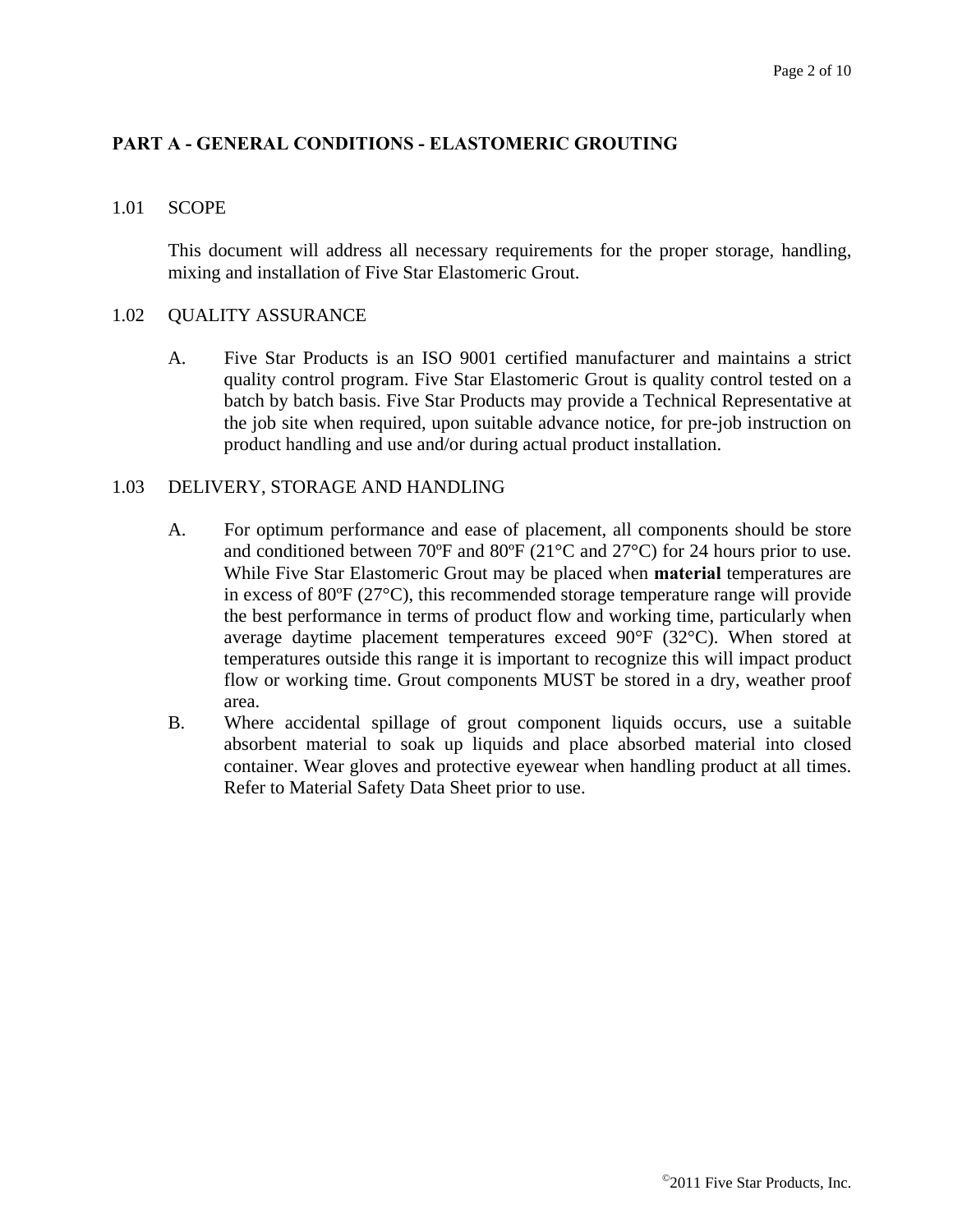#### **PART B - MATERIAL SPECIFICATIONS - ELASTOMERIC GROUTING**

## 2.01 MATERIALS

- A. Five Star Elastomeric Grout is a 100% solids, premeasured, packaged system containing thermosetting elastomer resins, expansive additives and inert fillers. Five Star Elastomeric Grout may be used neat (without aggregate filler) for lower project durometer requirements/ thin applications or filled with aggregate filler (1 bag aggregate per unit - supplied with grout) for higher project durometer requirements.
- B. **Five Star Elastomeric Grout** meets all the following typical performance criteria when cured at  $73^{\circ}F(23^{\circ}C)$ :

Adhesion:

a. Test Method – ASTM C 882 Slant Shear Bond Strength:

#### **No shear failure, deflection to steel or concrete.**

- C. Volume Resistively:
	- a. Test Method Per ASTM D 257, at 50% relative humidity and 73ºF (23ºC) shall be measured for a dry specimen and the same specimen after 7 days immersion in a 3% NaCl solution. .

# $>1 \times 10^{12}$  ohm-cm.

 D. Dielectric Strength: a. Test Method Per ASTM D 149

#### **>400 volts/mil**

E. Tensile Properties a. Test Method Per ASTM D 638

#### **450 psi Ultimate Tensile Strength and 200% Elongation**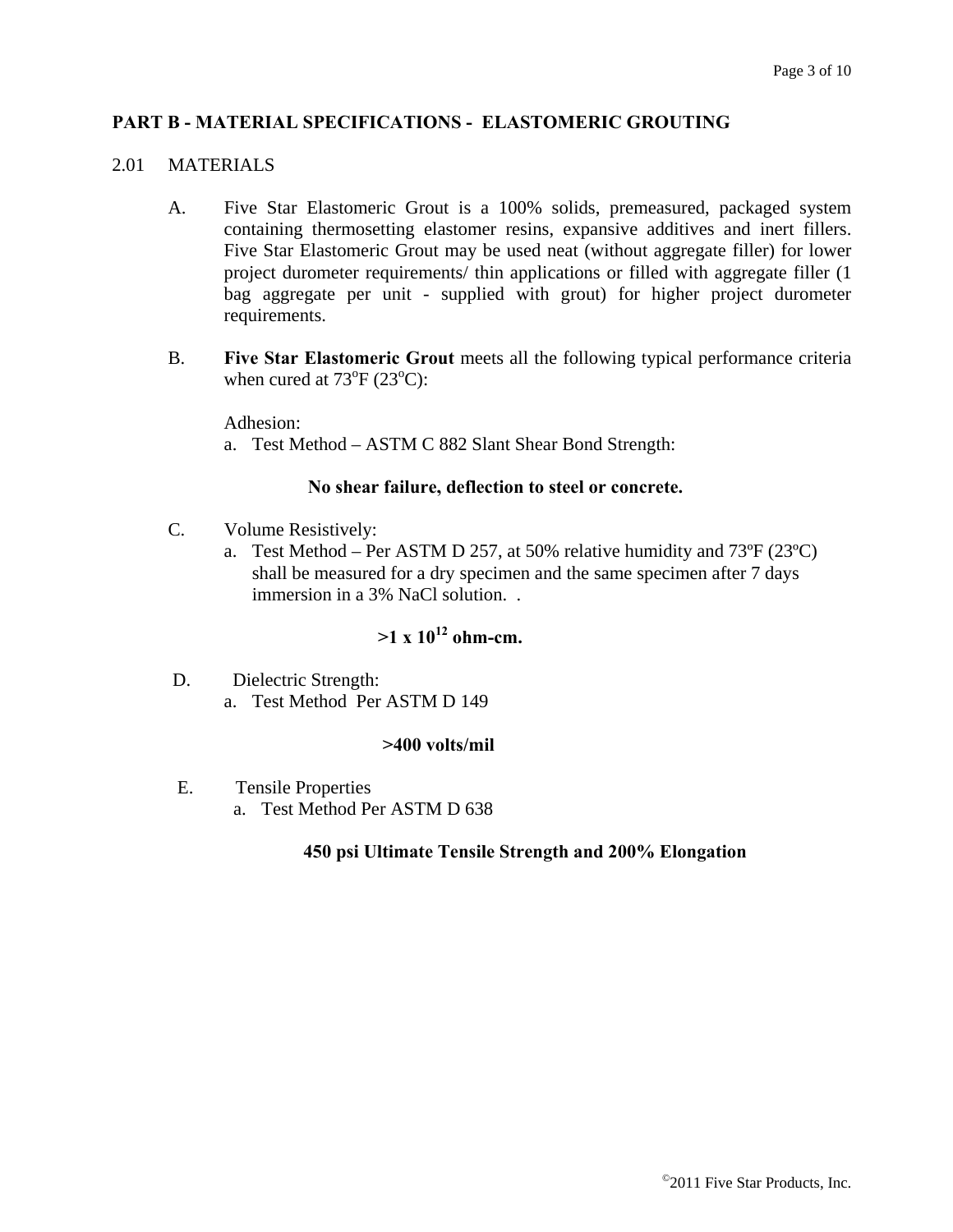F. Hardness Test – Resin + Hardener + Aggregate (Components  $A + B + C$ ) Type II a. Test Method – Per ASTM D 2240, report for cured specimens and specimens aged 24 hours at 75ºF.

#### **Shore Hardness 85 ±10 (filled at one full bag aggregate)**

- G. Hardness Test Resin + Hardener (Components  $A + B$ ) Type I
	- a. Test Method Per ASTM D 2240, report for cured specimens and specimens aged 24 hours at 75ºF.

# **Shore Hardness: 70 ±10 (neat resin + hardener)**

- H. Compression Modulus
	- a. Test Method Per ASTM D 575B, report deflection at 250 psi loading. **Deflection at 250 psi = 7%**
- I. Compression Set

:

- a. Test Method Per ASTM D 395, for 22 hours at 158ºF (70ºC) performed three times on the same specimen. Report initial and incremental sets. **< 1% incremental set, third test**
- J. Fatigue Resistance
	- a. Test Method 1,600,000 cycles at 20 Hz 5-250 psi **< 10% deflection**
- K. Working Time a. At 73ºF (23ºC)

**30 minutes** 

- L. Tack Free Time a. At 73ºF (23ºC) **3 hours**
- M. Cure Time a. At 73ºF (23ºC)

#### **12 - 24 hours**

#### 2.02 CLEARANCES / DEPTH OF POUR

A. The grout thicknesses shall be as detailed on project drawings or specified within contract documents. Five Star Elastomeric Grout may be placed typically from a minimum 1 inch to a maximum 6 inches in depth. Thinner pours or tighter clearances may be accomplished with mixed resin and hardener, depending upon specific durometer requirements for the specific application. Single or multiple lifts may be accomplished with Five Star Elastomeric Grout; multiple lifts should be placed within 24 hours of previous placement. Aggregate filler should be utilized, where appropriate, for deeper pours over 1 inch (25mm) in depth that require a single lift or pour.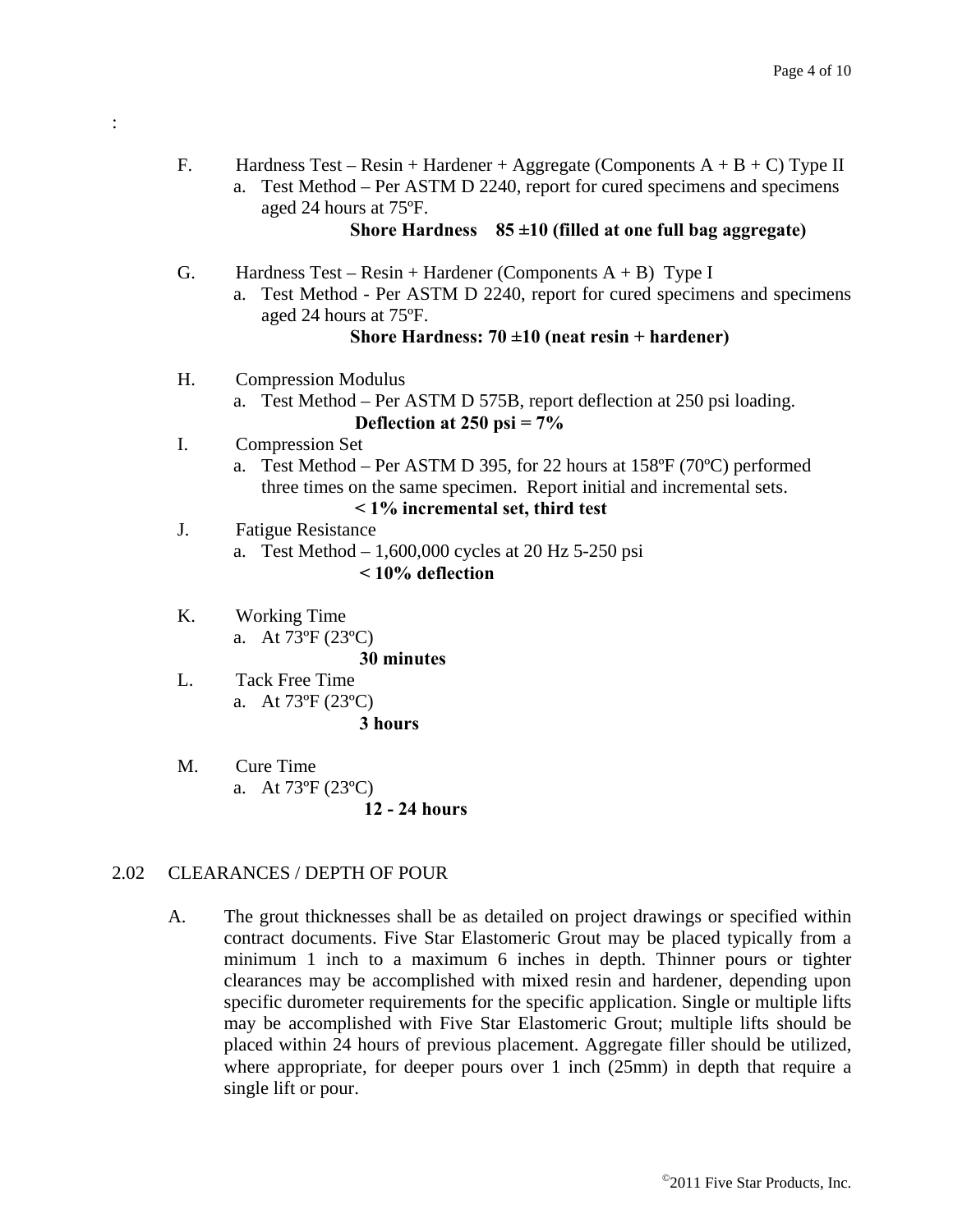# **PART C – PREPARATION - ELASTOMERIC GROUTING**

#### 3.01 CONCRETE SURFACES

- A. Concrete surfaces shall be roughened, dry, dimensionally stable and free of oil, grease, laitance and other contaminants. New concrete age shall be a minimum 28 days, but at the discretion of the Project Engineer, vapor transmission testing may be performed to ensure moisture content level of substrate concrete. Concrete surfaces that are sandblasted or mechanically prepped will provide the best substrate for grout bond development.
- B. Prior to placement, concrete surfaces must be completely dry.

#### 3.02 METAL SURFACES

- A. Where bond to metal surfaces is not required, coat with a bond breaker such as paste wax or polyethylene sheeting.
- B. Where bond to metal surfaces is required, the surface shall be clean, free of oil, grease, rust and other contaminants. Sandblasting to a SSPC-SP6\* commercial finish will further enhance bond development to steel surfaces.

#### \*SSPC-SP6

Commercial blast cleaned surface is defined as one in which all oil, grease, dirt, mill scale, rust and old paint have been completely removed from the blast cleaned surface, except that slight streaks, or discolorations caused by rust stain, mill scale oxides, or slight tightly adherent residues of paint or coating may remain. If the surface is pitted, slight residues of rust or paint may remain in the bottom of the pits. The slight discolorations mentioned above are limited to one-third of every square inch.

#### 3.03 FORMWORK – TIE PLATE TO TIE

- A. Formwork, if required, shall be constructed of rigid nonabsorbent materials, securely anchored, caulked liquid tight and strong enough to resist forces developed during grout placement.
- B. Formwork shall be constructed so that grout is placed across the shortest distance whenever possible. The clearance between formwork and tie plate shall be sufficient to allow for access of headbox. The clearance for remaining sides shall be one to three inches.



e Star Products, Inc.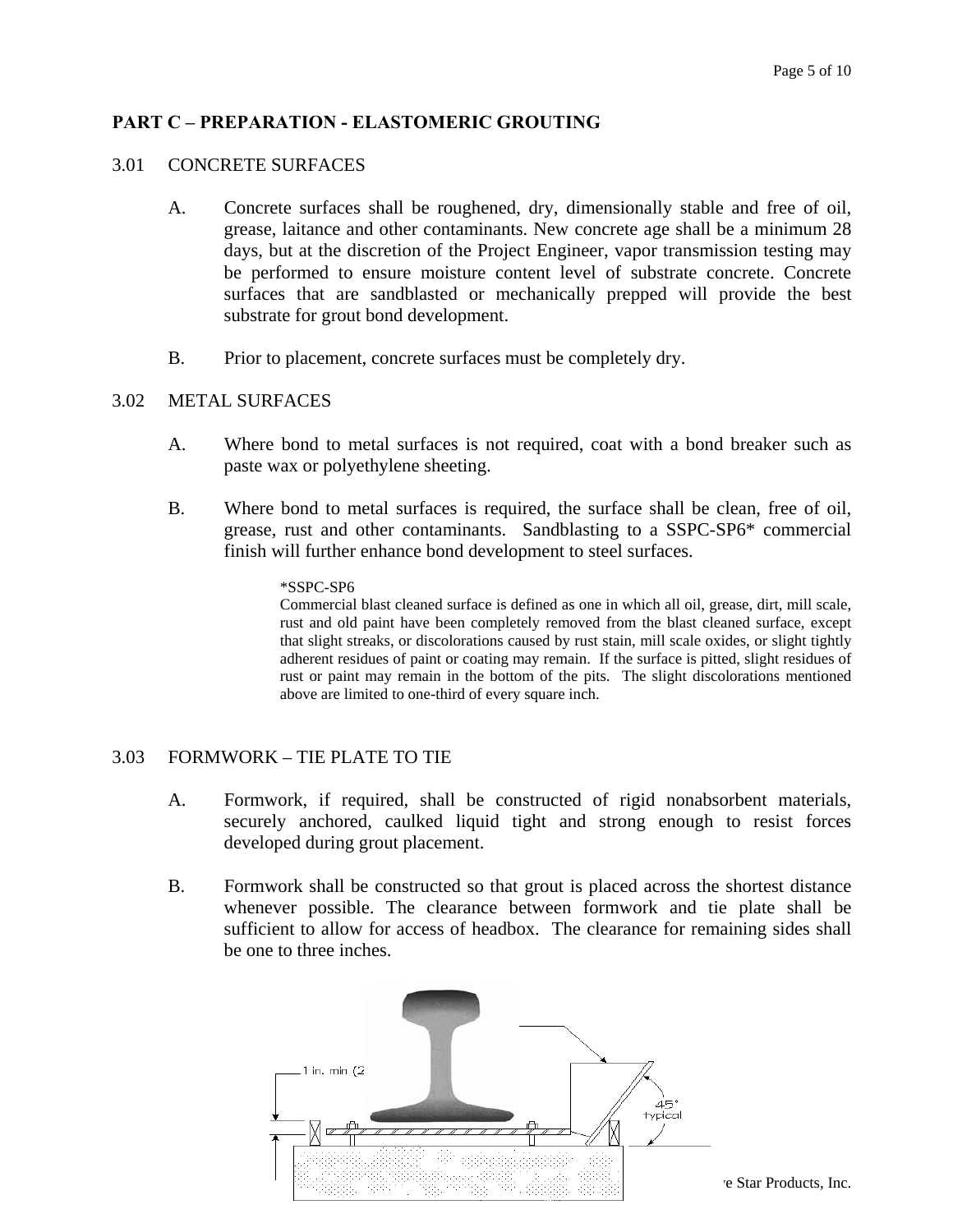- C. Height of any formwork shall extend a minimum of one inch (25mm) above bottom edge of the tie plate.
- D. Any formwork installed and in-place shall be coated with a bond breaker such as two coats of paste wax or polyethylene sheeting. Form release oil is not acceptable. Care should be taken not to contaminate grouting surfaces where bond is required.

#### 3.04 FORMWORK – RAIL IN CONCRETE TROUGH

- A. Rail in concrete does not need any additional formwork. This application relies on a formed in-place trough in the concrete pad. It allows the rail to be mounted so that the top of the rail is near or flush with the top of the concrete. Concrete surfaces that have a broom finish and are sound and free of laitance are suitable for placement.
- B. The rail shall be placed and suspended in the trough using devices that will hold the rail at the required height, cant and gage.
- C. Five Star Elastomeric Grout should be poured from one side of the rail only to minimize air entrapment, allowing the grout to flow in place. A headbox or similar device will ensure elastomeric grout maintains contact with rail and will assist in housekeeping and clean up in keeping grout off concrete and steel surfaces.



D. All areas adjacent to grouting should be covered with poly sheeting to facilitate clean up.

#### 3.05 CLEARANCES

A. All tie plates or rails shall be set to final alignment before grouting.

#### 3.06 EQUIPMENT AND MATERIALS

©2011 Five Star Products, Inc. A. All necessary tools, equipment and materials, such as mixers, trowels and grout, shall be as close as possible to the area being grouted. Provide an adequate number of mixers, in good operating condition, for uninterrupted placement. Equipment shall be clean and dry. Grout components may be mixed in a large pail or bucket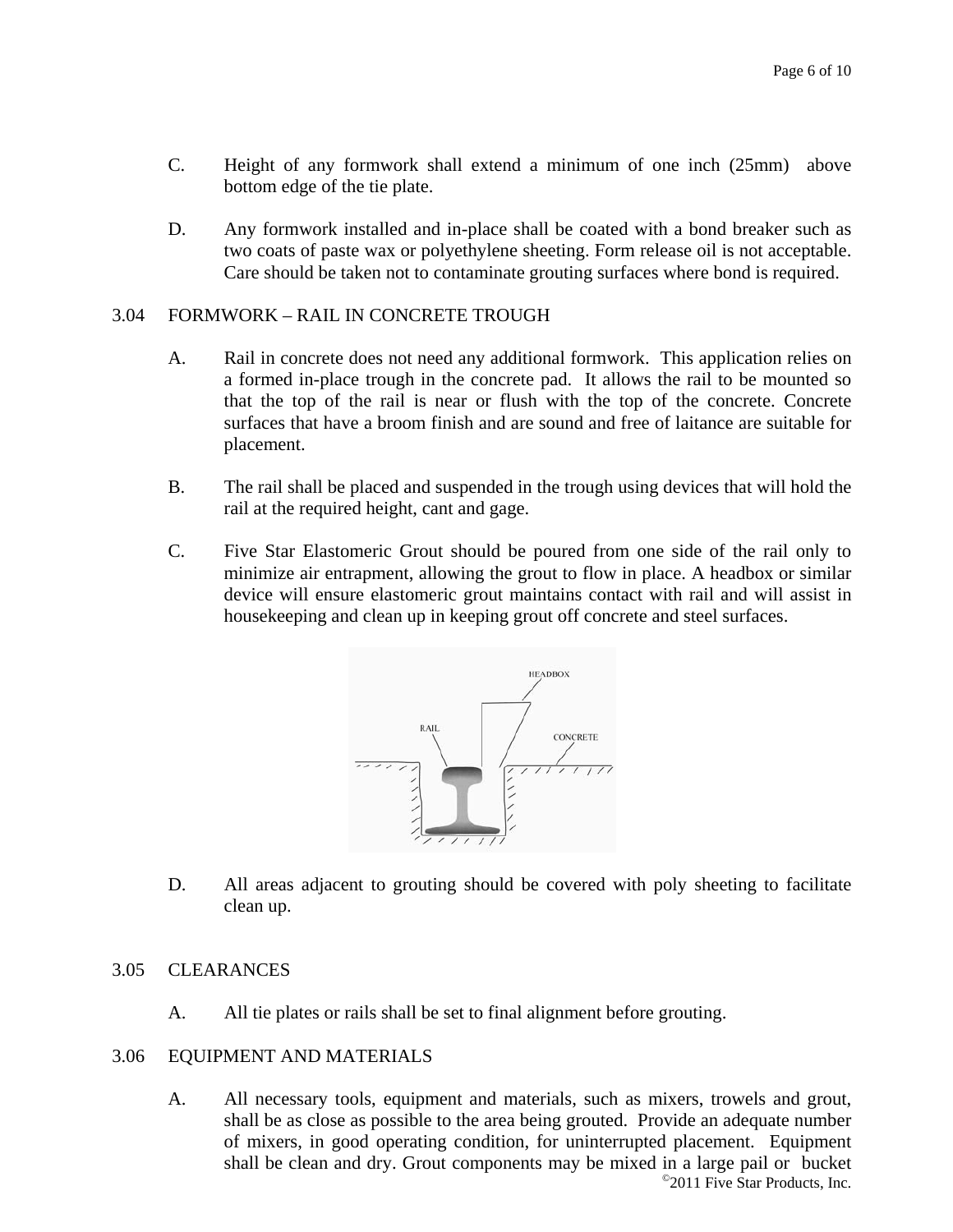using a heavy duty drill and mixing paddle attachment. A paint type paddle is recommended for best mixing of grout components.

- B. Appropriate clothing (gloves, eyewear) and safety equipment shall be available and worn to reduce direct skin contact with grout components.
- C. Extra buckets shall be clean and available for transporting mixed grout.
- D. Provide headbox and plunger when pouring grout.
- E. A suitable solvent such as MEK (methyl ethyl ketone) may be used to clean tools and equipment.
- 3.07 MIXING
	- A. Five Star Elastomeric Grout is pre-measured and packaged as Component A (Resin), Component B (Hardener) and Component C (Aggregate). Component C is a single bag of aggregate and should be mixed with liquid components for deeper pours or where project durometer requirements require.
	- B. When mixing the two liquid components  $(A + B)$ , pour Component B into container containing Component A. Use a heavy duty drill and mixing paddle attachment and mix at a slow speed for approximately 3-4 minutes. Avoid mixing at high speed so as not to introduce excessive amounts of air during this process. Mix liquids until a uniform color and consistency is obtained. Where grout mixes require aggregate addition, add bag of aggregate after liquids are completely mixed. Add aggregate slowly while mixing and mix until aggregate is completely wetted with liquids (approximately  $1 - 2$  minutes). At ambient temperatures of  $70^{\circ}$ F -  $80^{\circ}$ F ( $21^{\circ}$  C to  $27^{\circ}$ C), do not mix more material than can be placed in 25-30 minutes. Where ambient temperatures are 90°F or greater, do not mix more material than can be placed in 15 minutes.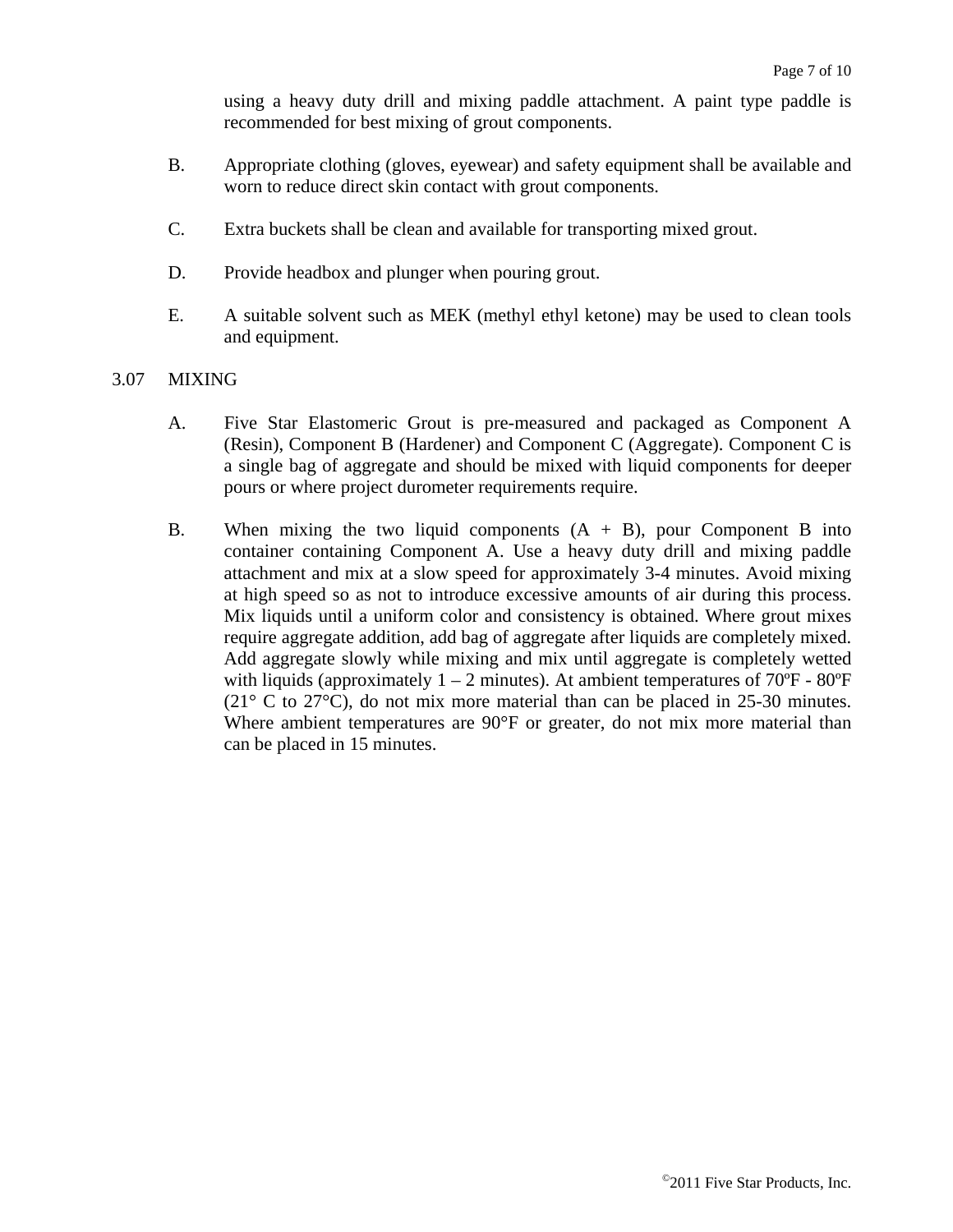# **PART D – APPLICATION - ELASTOMERIC GROUTING**

#### 4.01 PLACEMENT PROCEDURES

#### POURING

- A. Elastomeric grout must be placed without interruption. Should a delay occur beyond the working time of the material, all equipment used in mixing and placing the epoxy grout, shall be cleaned.
- B. Five Star Elastomeric Grout will provide a pourable consistency and is selfleveling; no finishing is typically required. If finishing is required, solvent wiped steel trowels may be used as required. Maintaining a sufficient solvent coat on any tools is important as elastomeric grout will adhere to dry tools.
- C. When installing grout under long baseplates or rails, start pouring from one end across the short dimension and work down the longer side as the material fills under the baseplate or rail.
- D. If a section of rail is too long to be filled with elastomeric grout in the time allotted, a dam or joint can be used to act as an end point for that pour. The dam can be Styrofoam, plywood or similar material that is wedged into the trough to prevent grout flow beyond that point. When resuming the pour remove the dam and proceed as before. Elastomeric grout cannot be trimmed after set except by mechanical means. Final level and elevation should be accomplished immediately after placement.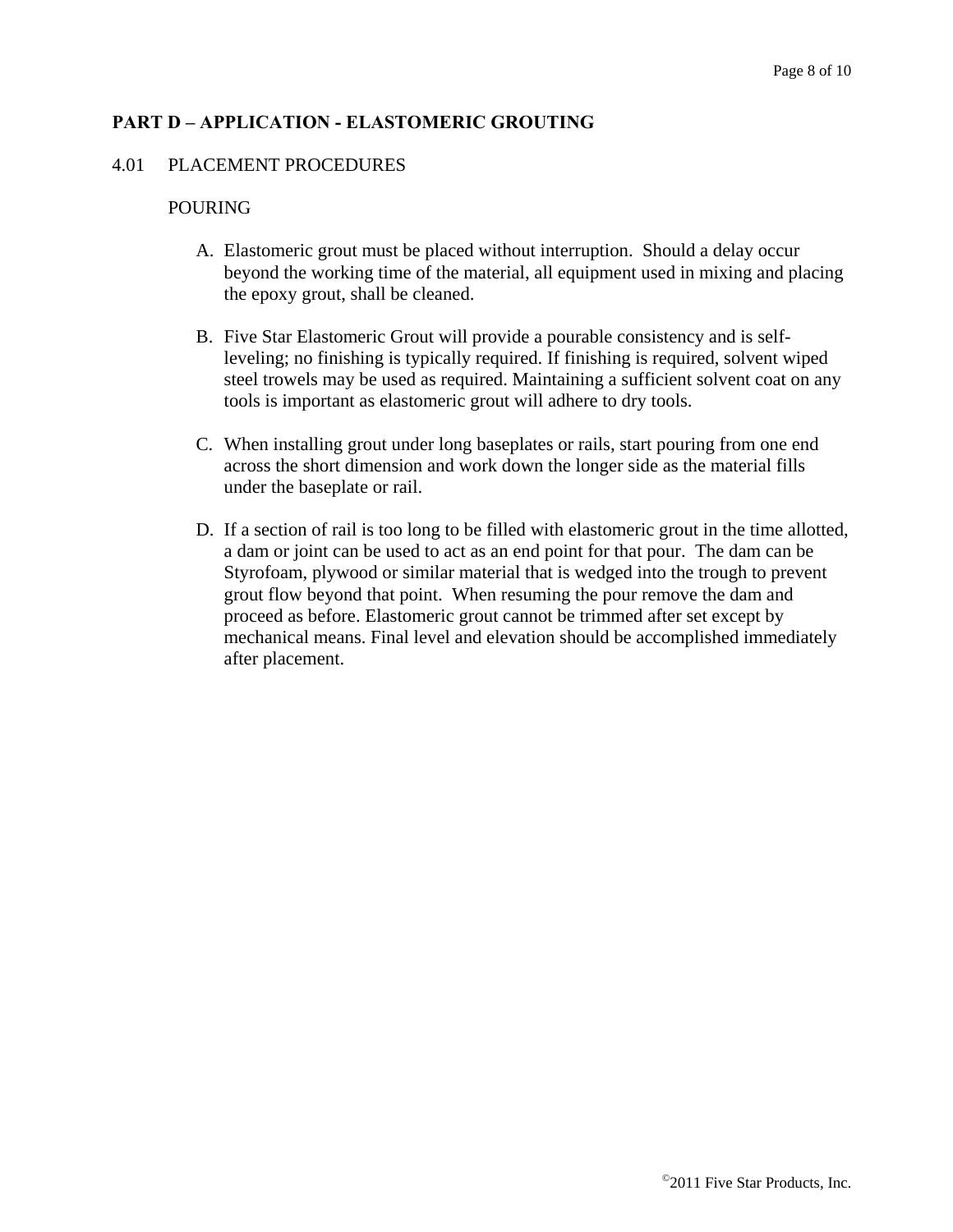#### **PART E – FINISHING AND CURING - ELASTOMERIC GROUTING**

#### 5.01 FINISHING

- A. No finishing is typically required with Five Star Elastomeric Grout. If finishing is required, prior to hardening, elastomeric grout can be finished with a solvent wiped steel trowel. Maintaining a sufficient solvent coat is important as elastomeric grout will adhere to dry trowel.
- B. Elastomeric grouts cannot be trimmed after set except by mechanical means. Final level and finishing should be completed before hardening.

#### 5.02 CURING

- A. Five Star Elastomeric Grout is self-curing. **Protect grout from temperature extremes, rain and water after placement. Do not add solvents or wet cure elastomeric grout**.
- B. The grout shall be protected from temperatures below  $45^{\circ}F$  (7 $^{\circ}C$ ) for 24 hours after the pour to allow for sufficient cure and initial strength development.
- C. In-service operation may begin typically 24-48 hours after placement at curing temperatures of 70°F.